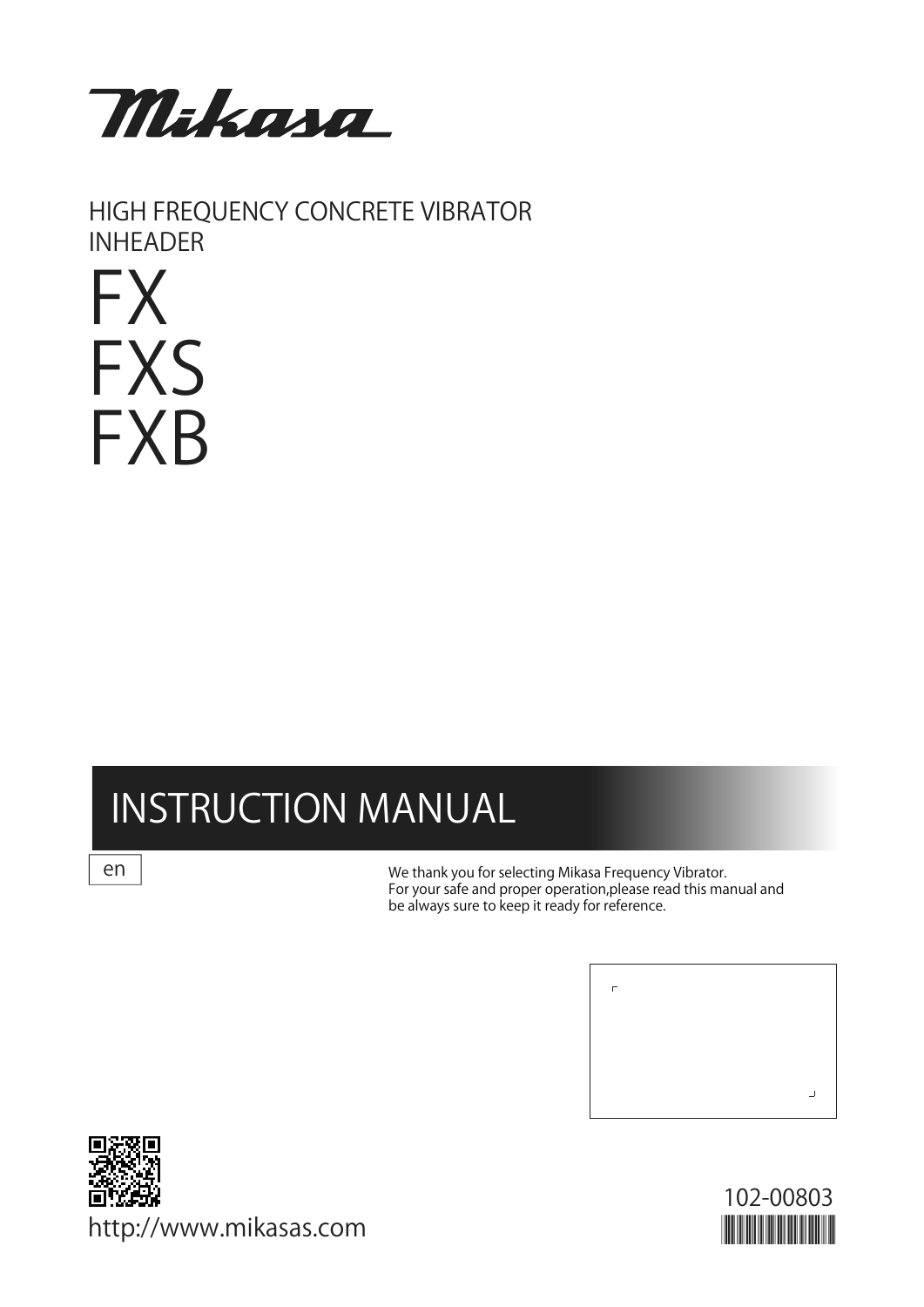# TABLE OF CONTENTS

|     | 2. Use of Machine, warning, structure and power transmission 1 |  |
|-----|----------------------------------------------------------------|--|
|     | $2 - 1$                                                        |  |
|     | Warning for incorrect purpose and incorrect use<br>$2 - 2$     |  |
|     | $2 - 3$                                                        |  |
|     | $2 - 4$                                                        |  |
|     |                                                                |  |
|     |                                                                |  |
|     | $4 - 1$                                                        |  |
|     | $4 - 2$                                                        |  |
|     | $4 - 3$                                                        |  |
|     | $4 - 4$                                                        |  |
|     |                                                                |  |
|     | $5 - 1$                                                        |  |
|     | $5 - 2$                                                        |  |
|     |                                                                |  |
|     | $6 - 1$                                                        |  |
|     | High frequency vibrator and arrangement of<br>$6 - 2$          |  |
|     | high frequency power source and extension cord 8               |  |
|     |                                                                |  |
|     |                                                                |  |
|     |                                                                |  |
|     |                                                                |  |
|     |                                                                |  |
|     | 9. Check of good parts (check confirmation method) 12          |  |
| 10. |                                                                |  |
|     |                                                                |  |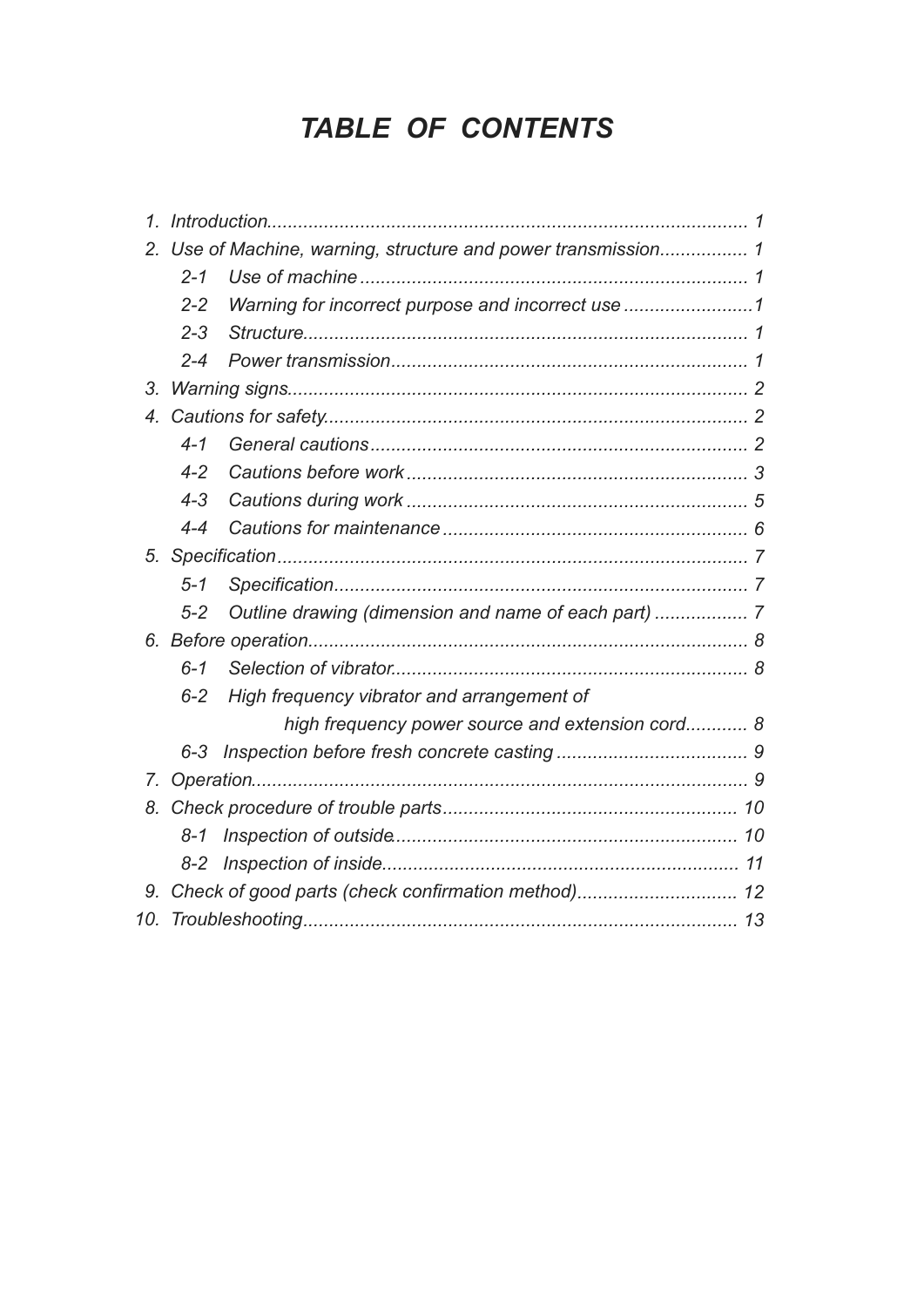# **1. Introduction**

This manual explains the correct operation method and simple inspection and maintenance of FX-E/G, FXS, FXB series inheaders (high frequency vibrators). To make your work efficient and effective by utilizing the excellent performance of this machine, please read this manual before use.

After reading through this manual, please keep this at hand so that you can refer to it whenever you have any questions.

For order of repair parts, parts list, service manual and repair request, please contact a sales store, our sales offices, or MIKASA parts service center.

For our parts list, you can also visit our website at **http://www.mikasas.com** to view MIKASA Web parts list.

**Some illustrations shown in this manual might be different from the actual machine due to design change, etc.**

# **2. Use of machine, warning, structure and power transmission**

#### **2-1. Use of machine**

MIKASA high frequency vibrator (inheader) is a bar type vibrator that is inserted directly into fresh concrete (freshly mixed concrete) to provide vibration for concrete compaction.

For casting of fresh concrete (hereafter "concrete"), the end of the machine, after being inserted in the concrete, gives appropriate vibration directly to the concrete, which helps the concrete fill in the form without any gap and discharges air bubbles contained in the concrete, resulting in finely compacted beautiful finish of concrete with high strength.

If the power cord is extended, the machine can be used easily for concrete casting at deep areas or any location far from the power outlet. Its light weight allows long hours of operation and handling such as moving of the machine easily and safely.

FX-E/G model is widely used for general concrete casting in civil engineering and construction, and is offered in several types with four different vibration head diameters ranging from φ30 to 60, hose length of either 4m or 6m, and a standard cord length of 15m.

FXS type (one spear type), a spear shape with a long pipe at the vibration part, can hit the target correctly even when working with complicated reinforced concrete. FXB type (Jingu Bang), the one with a hose attached to a short pipe, can be used more easily in smaller space than the one spear type, enabling any work for inaccessible or deeper areas.

#### **2-2. Warning for incorrect purpose and incorrect use**

Do not use the machine for purposes other than concrete compacting.

Special power source for high frequency with voltage of 48V and frequency of 200 - 240Hz is required. Do not connect to power source other than this specification. Otherwise, the machine will be damaged, resulting in potential danger of electrification.

Do not hold the vibrating part when working. Vibration disease might occur.

#### **2-3. Structure**

High frequency vibrator has a vibration head that generates strong vibration at the end.

Inside the vibration head, high frequency motor is directly connected to the eccentric pendulum that generates vibration by rotation.

This high frequency motor is a three phase induction motor with high frequency power source specification (low voltage: 48V and high frequency: 240Hz).

The wire to run the high frequency motor is connected to the hose that is connected to the vibration head and the pipe, then via the cabtyre cord to the power plug. (\*1)

The switchbox for turning on/off the high frequency motor is inside the switch box between the hose and cabtyre cord. (FXS model excluded.)

\*1: For FXS model, a pipe is used via the anti-vibration head instead of the hose.

#### **2-4. Power transmission**

The power supplied from the special three phase power with voltage of 48V and frequency of 200 - 240Hz runs the high frequency motor inside the vibration head.

The motor rotating at high speed runs directly the eccentric pendulum to cause vibration of the vibration head for concrete compacting. The on/off of the high frequency motor is done by the switch.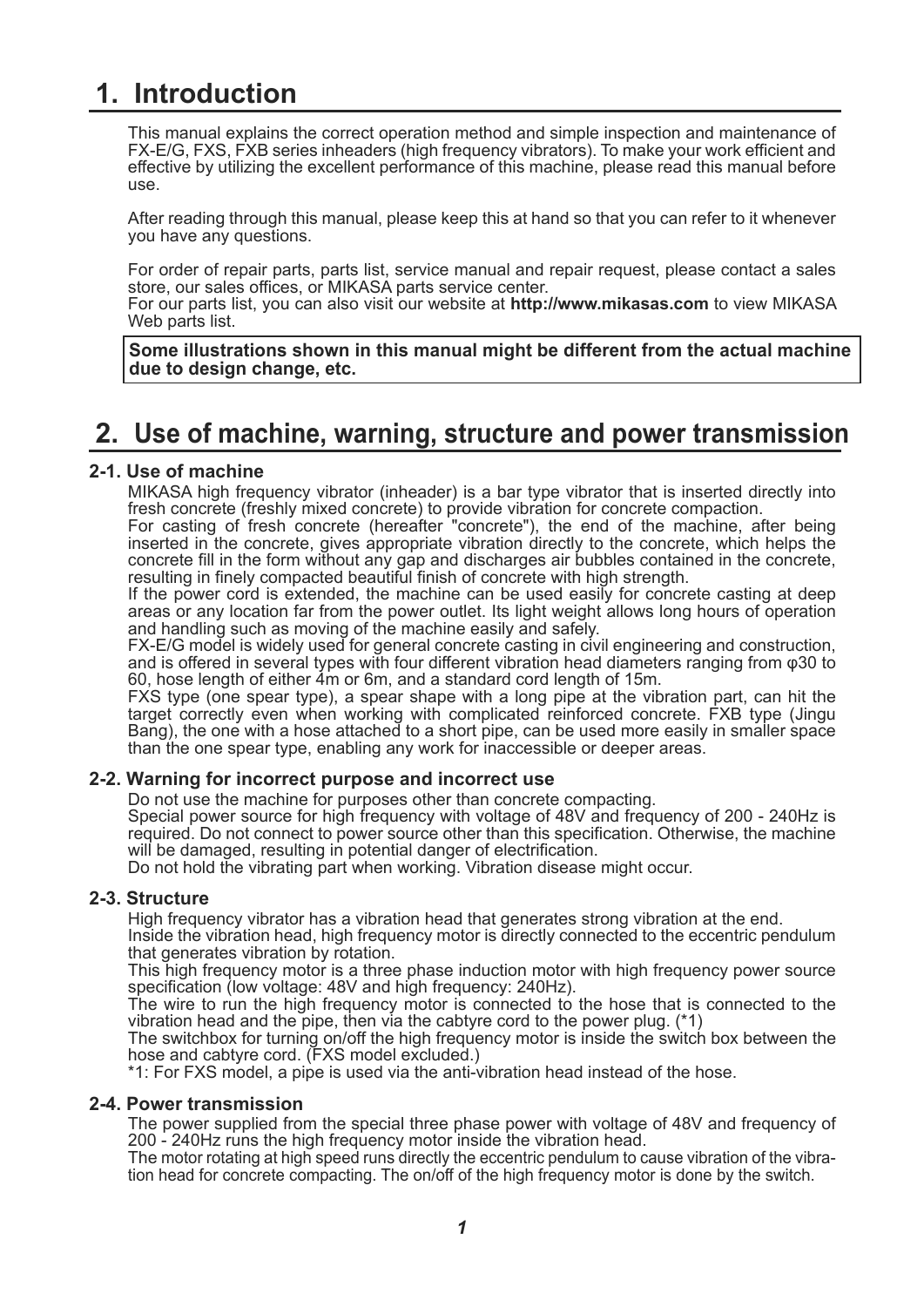# **3. Warning signs**

This manual explains the operation method of F series high frequency vibrators. Please work safely with our product by reading this manual and fully understanding the content.



# **4. Cautions for safety**

#### **4-1. General cautions**

#### 䟿 WARNING

- Do not work if one of the following conditions exists.
	- Your body condition is not good because of overwork or illness.
	- When you are under the influence of some medication.
	- When you are drinking.

# $/ \Lambda$  CAUTION

- Read the operation manual well and work safely by taking correct steps of operation.
	- Prevent the operation of the machine by someone who does not have  sufficient knowledge of operation.



- Work in proper work clothes.
	- Always use protective gear (helmet, protective goggles, safety shoes, anti-vibration gloves,  etc.) for safe operation of the machine, and wear appropriate work clothe.
	- For outdoor work, rubber gloves and slip-resistant shoes are recommended. **-**
	- Long hair should be covered with a cap or hair cover.
- Please wear noise suppressing device.
	- When doing work that generates high level of noise, wear noise  suppressing devices such as ear plugs or ear muffs.

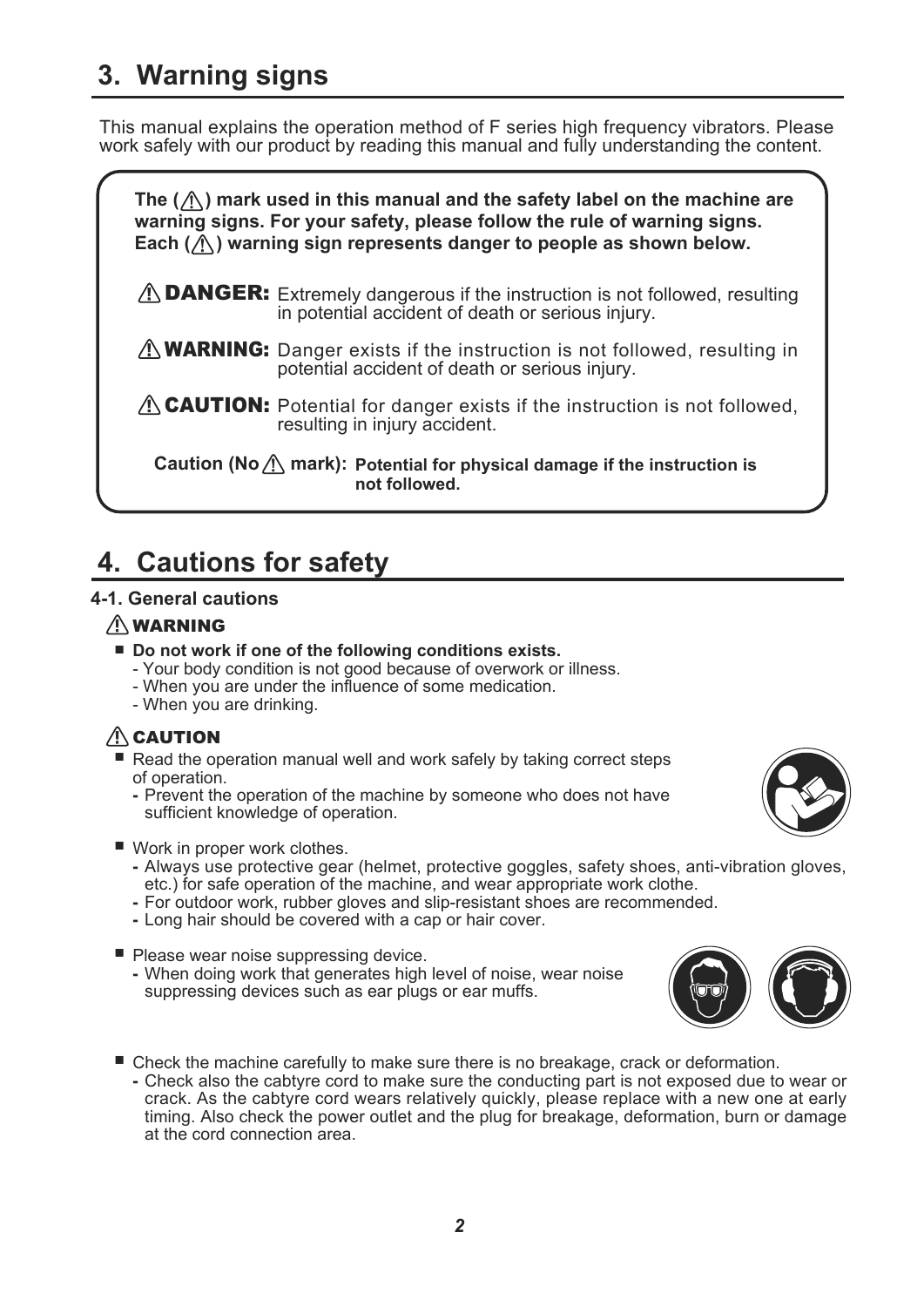# **A** CAUTION

- Always check the machine to see if there is any loosened bolt or abnormal part. Operate the machine after making sure the machine is in normal condition.
- The faceplate (operation method, warning information, etc.) on the machine body (inverter, etc.) on the power source side is very important for safe operation of the machine. Clean the machine and always keep the information on the faceplate clearly legible.
- When the information on the faceplate (operation method, warning information, etc.) on the machine is difficult to read, replace it with a new one.
- It is dangerous if young children come into contact with the machine. Use some measure, such as "Do not enter" sign around the work area or proper storage (storage location) of the machine, to prevent children from coming near the machine.
- MIKASA is not responsible for remodeling without manufacturer's permission or accident caused by any use other than [warning for incorrect purpose and incorrect use].

#### **4-2. Cautions before work**

#### 䟿 WARNING

- Before working, carefully make sure that there is no buried pipe such as electric wire tubes, water pipes or gas pipes in the area where work is to be done. ■
	- If there are buried objects, the tool might touch them, causing an accident of electrification or electric leak, or gas leakage.
- Always keep the work area clean.
	- Unorganized littered work site is likely to cause accident. -
	- When work is done, remove unnecessary machines, iron frames, sheets, and wood pieces that interfere with the work. Try to organize and tidy up the work site. People might trip over or hose and cord might be caught by unnecessary objects, resulting
	- in accidents.
	- When working in an unstable area such as on reinforcing bars, always put a running board to secure good footing.
- Consider the surrounding condition of work area.
	- Do not use the machine in rain, and when the plug or the outlet of vibrator and extension cord is wet.
	- Keep the work area sufficiently lighted.
	- Do not use the machine in the environment where there is flammable liquid gas nearby.

### $\bigwedge$  CAUTION

- Noise prevention rule
	- For noise, there are laws and rules established by the ordinances of each municipality. It is necessary to use the machine at below the specified allowable noise level to prevent noise problem in the vicinity.
	- Depending on the situation, use noise shielding fence when working.

### 䟿 DANGER

- Please check the followings before using the machine. Check the following items before plugging into the outlet.
	- Check the hose and cord to make sure the conductive part is not exposed due to wear or crack.
	- Exposed part might cause fire by electrification or short circuit.
	- Check the power source to be used. -
	- \* Always make sure the power is the one shown on the faceplate. The power source you can use is 48V three phase high frequency power. If the 200V three phase commercial power other than one for high frequency power is directly connected to the machine, the motor coil might be burned out.
	- \* If the voltage is low, the current flowing to the motor circuit increases and there arises potential for danger of burnout. Also do not use direct current power. That will result not only in damage of the product but also in accident.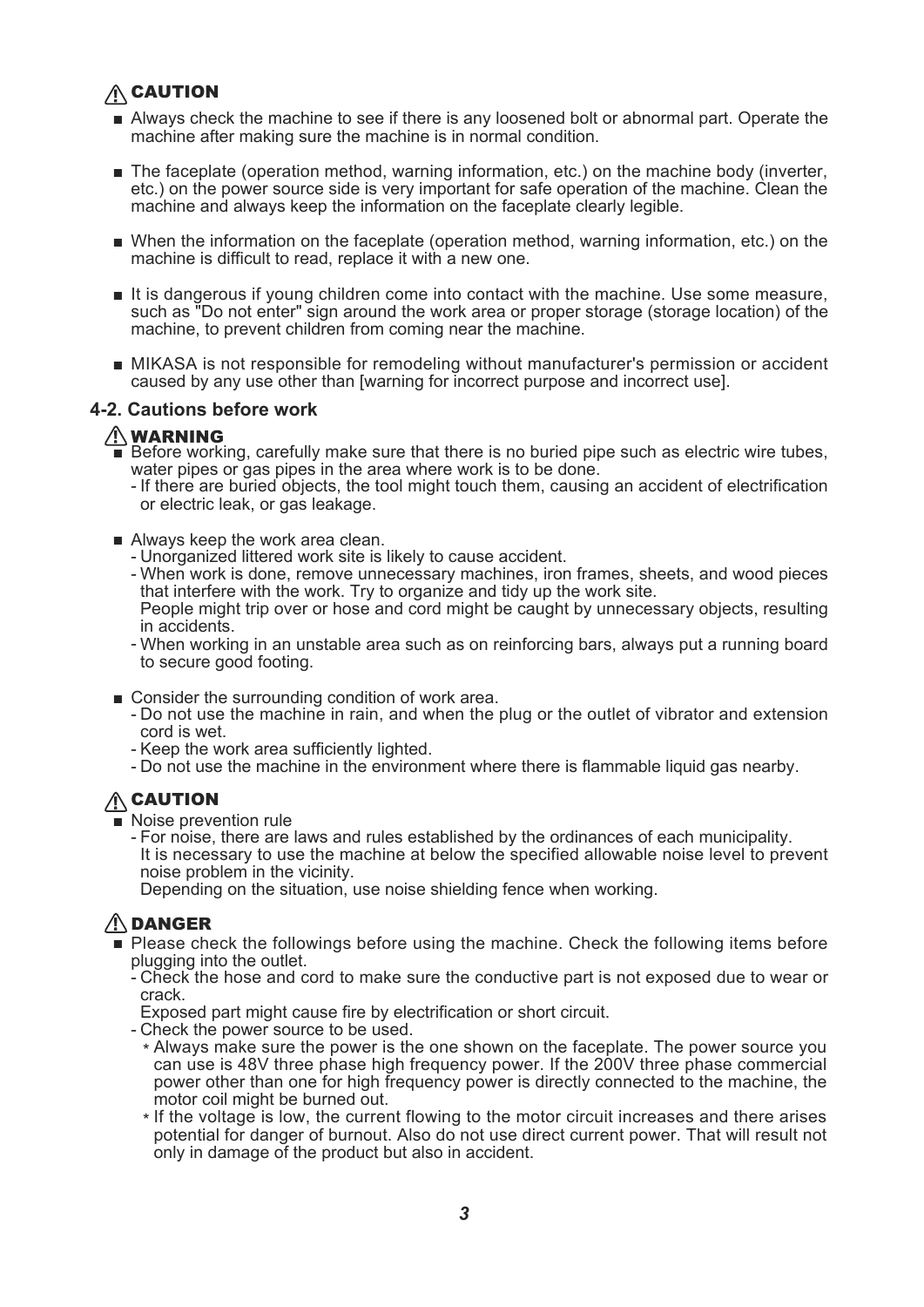Check of earth leakage breaker.

 \* This product uses 48V (safe voltage) high frequency power, and if the main machine using the high frequency power is an inverter, it becomes very dangerous when electric leak occurs. For high frequency power (for inverter, etc.), always use an earth leakage breaker.

#### <u>/\</u> WARNING

- Make sure the switch is turned off.

- \* If the machine is plugged without knowing that the switch turned on, the machine starts to operate unexpectedly, causing an accident. The switch is turned on when it is pressed to the vibration head side, and turned off when pressed to the high frequency power source side.
- \* Always check that the switch can be turned on and off by pressing ON and OFF of the switch.

Check the assembly of plug and outlet. -

 \* Check the vibrator plug and extension cord to make sure they are completely assembled up to the high frequency power source.

- Check of the plug and power outlet.

 \* If you experience looseness when the plug is inserted into the outlet, or if the plug comes off from the outlet, you need some repair.

If used without repair, overheating might occur, resulting in an accident.

### A CAUTION

(Connection) Extension cord -

- \* Use an (connection) extension cord that is not damaged.
- \* If the power source is far away from the machine and you need an extension cord, use the one with sufficient size that allows the flow of necessary current, and try to make the length of the cord as short as possible for maximum efficiency and trouble free operation of the machine.
- \* Use an extension cabtyre cord that can accommodate the current higher than the allowable current. (Refer to "How
- \* to decide the length of extension cord.")
- \* proportion to the length, which results in poor vibrator As the cord gets longer, the voltage becomes lowered in
- 

starting operation and lowering of output. For outdoor use, use cabtyre cord or cabtyre cable connection (extension) cord.

### 䟿 WARNING

■ Location to install the motor

- In case of inverter and converter
- \* Select a stable area that is free of rain or any water entry. If water gets on the outlet or cooling fan, electric leak might occur.

# $\hat{N}$  CAUTION

- In case of engine generator

 \* The exhaust gas from the engine contains harmful gases such as carbon monoxide. Do not run the engine indoor or inside the tunnel where ventilation is poor. During operation, the machine operator and also people and domestic animals around should pay attention to the danger of exhaust gas.

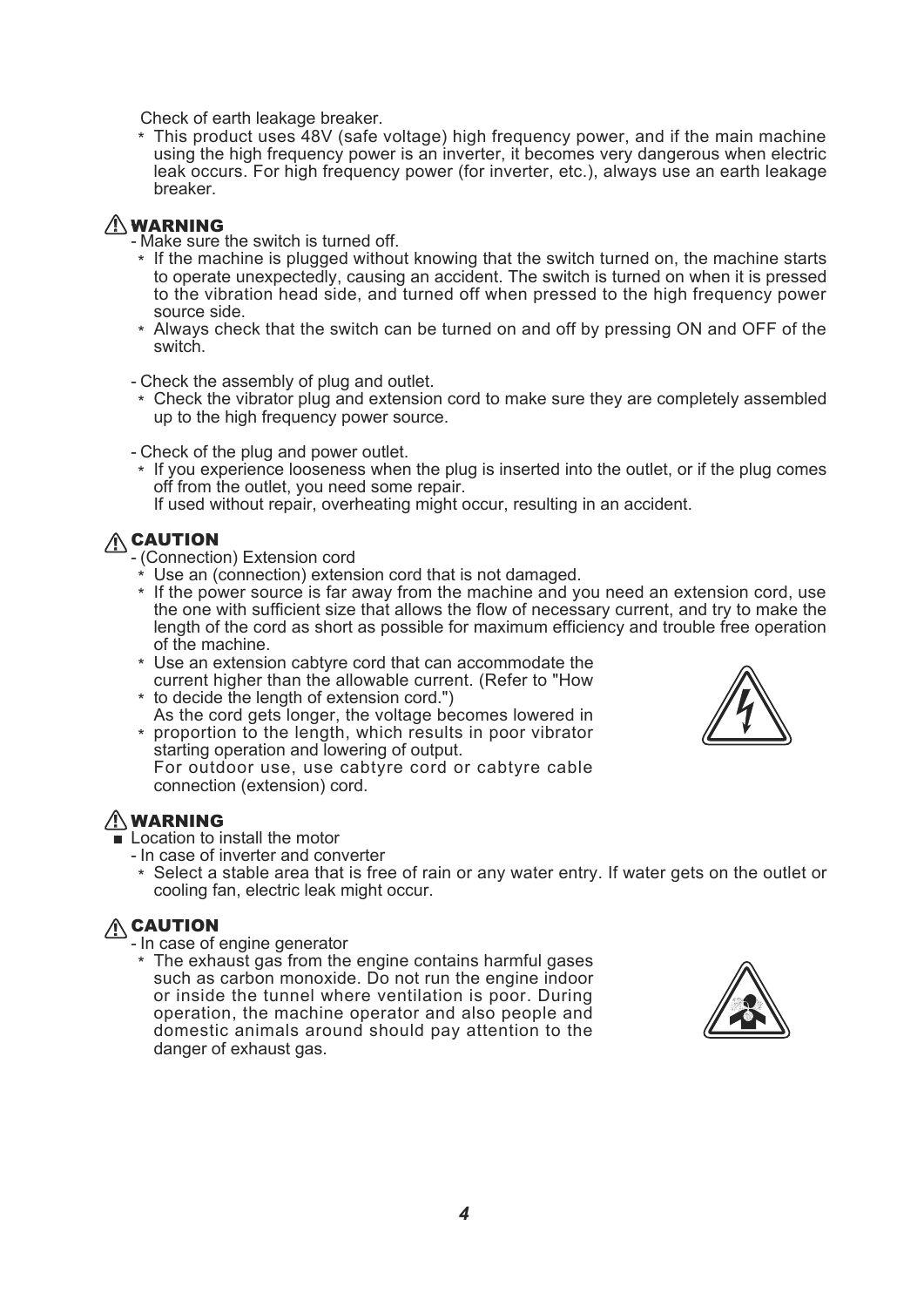#### **4-3. Cautions during work**

#### 䟿 WARNING

- Always be alert and pay careful attention to your work.
	- When using the high frequency vibrator, work very carefully with careful attention to the op- eration method, work method and the surrounding condition. -
	- Use your common sense.
	- When you are tired, do not use the machine. -

#### 䟿 DANGER

- Avoid sudden start.
	- Do not carry the machine with the switch turned on while connected to the power source.
	- Before plugging, make sure that the switch is turned off.

### $\bigwedge$  CAUTION

- Do not handle the cord carelessly.
	- Do not pull the cord when trying to unplug it.
	- Do not use the machine by hanging it with the cord.
	- Do not put the cord near heat, oil or sharp corner.
- Caution when moving
	- The hose and cord of the vibrator are long and likely to be caught by reinforcing bars and other interfering objects. Pay attention to the handling of hose and cord when moving the machine.
	- Do not try to pull the vibrator by holding only the cord or hang the machine with the cord. Disconnection or short circuit might occur.

### 䟿 DANGER

- Do not use the high frequency vibrator that cannot be started or stopped by the operation of the switch.
- If you notice abnormal condition of the machine or abnormal noise while using the machine, turn off the switch immediately to stop the machine. Then contact the sales store or the rental store to ask for inspection and repair. Electric leak or fire accident might occur.

# A CAUTION

■ When not used, always turn off the switch.

- Do not use the machine with abnormal posture. Always secure stable footing and keep good balance. -
- Prevention of vibration related problem
	- When working with the high frequency vibrator, hold a part with low vibration, which is about more than 1m away from the vibration head. Also wear anti-vibration gloves when working.

If working with the machine for a long time (more than 30 min.) by holding a part with high vibration , vibration hazard (white finger disease, etc.) might occur.

■ Prevention of burns

- The vibration head gets hot during operation. Be careful not to get a burn by touching that part. The high frequency vibrator gets cool when inserted into the concrete. Do not do wasteful run of the cylinder in the air.

- In case of an engine generator
	- While the engine is running or immediately after the engine has stopped, the muffler, muffler cover and engine itself get very hot. If your hand or skin touches those parts, burn might occur.
	- When moving the generator, always stop the engine beforehand. -

#### 䟿 WARNING

■ When working at high location, make sure that there is no one underneath. For safe work, use a safety wire to prevent the fall of the machine.

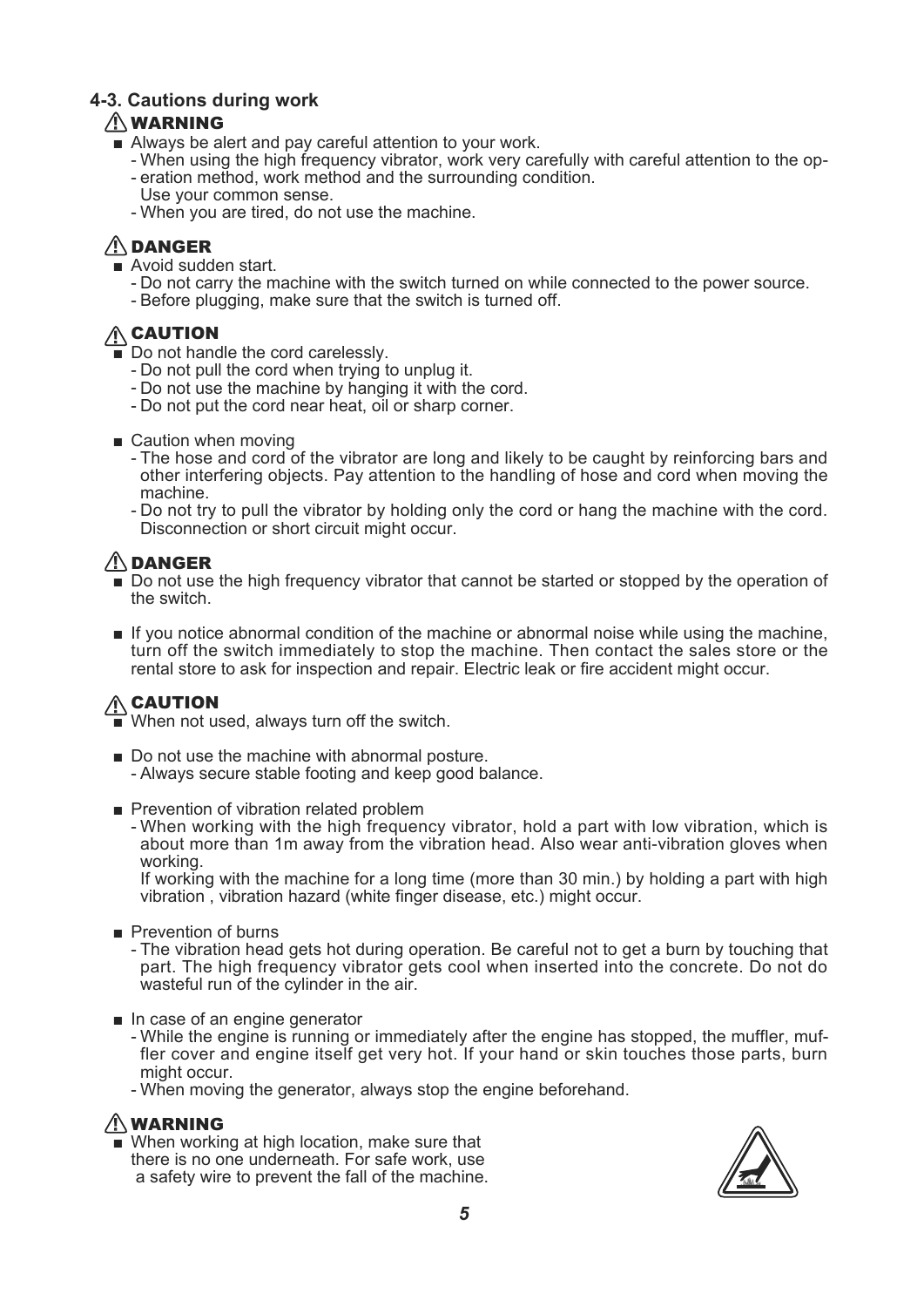### 䟿 WARNING

- Do not let children come near the machine.
	- Anyone other than the workers should not be allowed to touch the high frequency vibrator and extension cord.
	- Do not allow anyone other than the workers to come near the work area.

### **A** CAUTION

■ Procedure to stop the machine

After turning off the high frequency vibrator switch, and then turning off the switch of the motor, unplug the high frequency vibrator. When plugging and unplugging, hold the plug part. Do not try to pull only the cord. Electric leak or wire breakage might occur.

■ Caution for storing

- Do not put heavy object (iron frame, etc.) on the high frequency vibrator hose and cord. Wire breakage and other failure might occur.

- Storing of engine generator
	- The muffler and engine itself are very hot immediately after the engine stop. Put the sheet cover after the engine cools down. If the sheet cover is placed on the engine before it gets cool, fire might occur.

#### **4-4. Cautions for maintenance**

#### 䟿 WARNING

- Before inspection and maintenance work, always turn off the switch and unplug from the power outlet. Condenser such as an inverter will not discharge immediately after the power is shut off. Wait for a few minutes before doing inspection or maintenance.
- Do maintenance work carefully.
	- Check the cord regularly, and if damage is detected, contact the sales store for repair.
	- Do inspection and maintenance as instructed by the manufacturer for maintaining each part. If the instruction is not followed, accident or machine damage might occur due to poor maintenance.
	- If repair is done by someone without proper repair knowledge or skill, the machine will not function properly, and even accident and injury might occur.
	- Before doing inspection and maintenance, read the operation manual and service manual carefully to have good understanding. Then do inspection and maintenance work by paying attention to safety.

If not properly maintained, not only machine damage but also accident involving people might occur.

- When using a connection (extension) cord, check it regularly and if damage is detected, replace it with a new one.
- Keep the holding part dry and clean all the time. Keep the holding part free of oil and grease.
- For fire prevention, use nonflammable wash oil for cleaning of the parts. -
- In case of an engine generator,

### 䟿 WARNING

- Danger of gas poisoning if used indoor or poorly ventilated area. Pay attention to ventilation especially when there is exhaust gas from the engine, or when fuel, wash oil or paint is used.

### 䟿 CAUTION

- Do inspection and maintenance work after the engine is stopped. If a battery is attached, remove the key switch or the battery cord.

#### 䟿 WARNING

- Do not throw away the engine waste liquid carelessly. It will harm the environment. When disposing, follow the requirements specified by the law









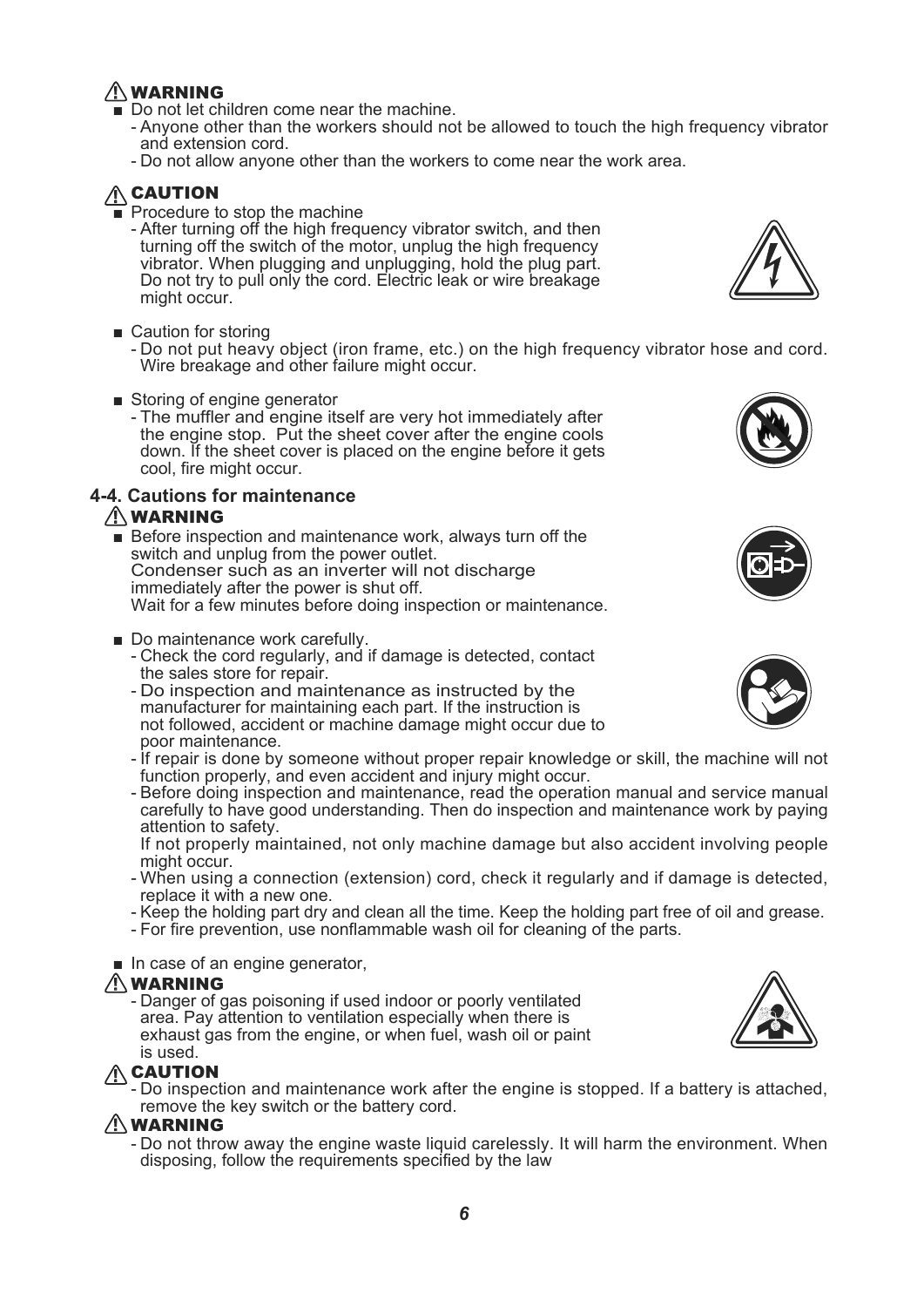# **5. Specification**

## **5-1. Specification**

| model          | vib.head<br>dia. x length<br>(mm) | rubber<br>hose<br>(m) | voltage<br>(V) | cycle<br>(Hz) | input<br>(KVA) | amplitude<br>(mm) | vibration<br>(Hz)<br>[(V.P.M)] | cable<br>length<br>(m) | weight<br>(kg)<br>4m/6m |
|----------------|-----------------------------------|-----------------------|----------------|---------------|----------------|-------------------|--------------------------------|------------------------|-------------------------|
| <b>FX-30E</b>  | 32 x 396                          | 4 or 6                |                |               | 0.33           | 1.8               |                                | 15                     | 9.1/10.3                |
| <b>FX-40G</b>  | 43 x 396                          | 4 or 6                |                |               | 0.49           | 1.5               |                                | 15                     | 12.0/13.7               |
| <b>FX-50G</b>  | 52 x 413                          | 4 or 6                | 48<br>200/240  | 0.79          | 1.9            |                   | 15                             | 14.8/16.5              |                         |
| <b>FX-60E</b>  | 61 x 485                          | 4 or 6                |                |               | 1.5            | 2.0               | 200/240                        | 15                     | 18.0/19.9               |
| FXB-30B        | 32 x 1,728                        |                       |                | 0.33          | 1.8            | [12,000/14,000]   |                                | 11.2                   |                         |
| FXB-40G        | 43 x 1,792                        | -                     |                | 0.49          | 1.5            |                   | -                              | 15.1                   |                         |
| <b>FXS-30B</b> | 32 x 2,628                        |                       |                | 0.33          | 1.8            |                   |                                | 12.0                   |                         |
| <b>FXS-40G</b> | 43 x 3,412                        | $\equiv$              |                |               | 0.49           | 1.5               |                                |                        | 16.8                    |

Table 1

# **5-2. Outline drawing (dimension and name of each part)**

5-2-1. FX outline drawing



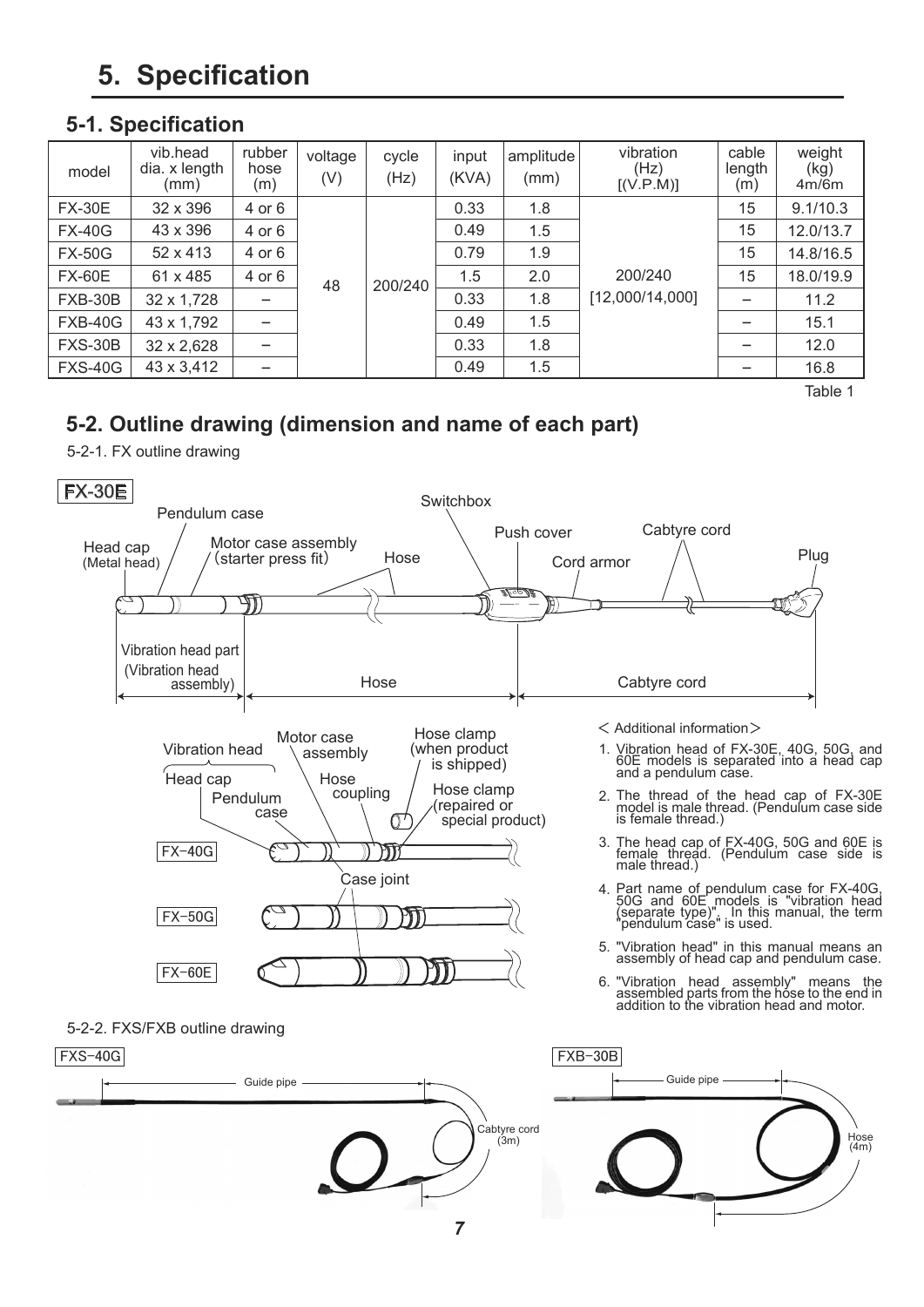# **6. Before operation**

#### **6-1. Selection of vibrator**

<Guideline of selection>

Select the outer diameter (model) of the vibrator to be used and the number of vibrators needed for the work based on the size of slump and rough aggregate (gravels) of the (freshly mixed) concrete (hereafter "fresh concrete") as well as the cast amount and the casting method at the construction and civil engineering site or sand control dam and other dam construction site.

#### $20 \sim 25$   $\mid$   $18 \sim 22$   $\mid$   $30 \sim 40$  $40 \sim 60$  |  $8 \sim 15$  |  $40 \sim 60$  $80 \sim 150$   $\vert$   $3 \sim 5$   $\vert$   $100 \sim 150$ Size of coarse aggregate (gravels) (mm) Slump  $(cm)$ Construction Civil engineering Dam Vibrator outer diameter (Φ) Table 2

\* For a high frequency vibrator (ex.:  $\varphi$ <br>50) it is verified that the range the 50), it is verified that the range the vibration for fresh concrete with aggregate of  $\varphi$ 40 and slump of 8 cm can eliminate air bubbles (entrapped air) over the range having a diameter of 500mm, which is ten times the diameter of the vibration head  $(φ50)$ .

For a pump truck generally used to transport fresh concrete at construction work site, prepare two to three sets of vibrators. With one set placed after the pump tube outlet of construction site floor (slab), the second set to fill and compact the discharged fresh concrete into the form, and the third set of small diameter for finish of wall surface with many arranged bars, normally three sets are used at one pump tube location of pump truck.

There are various constructions for civil engineering work site, and each case varies from one another, but the construction procedure is established, such as more than three sets are required for bridge support and other support work.

The above is just a guideline, and for various works ranging from construction work to civil engineering and large scale sand control and other dam construction works, combination of vibrators with necessary diameter has to be selected based on the scale of fresh concrete casting to be done for each case.

#### **6-2. High frequency vibrator and arrangement of high frequency power source and extension cord**

Prepare high frequency power source (inverter, converter, engine generator) for the selected high frequency vibrators. It is necessary to use the required number of units for each model. When using a cabtyre cord between high frequency power source and vibrator, or between commercial power source (single phase 100V and three phase 200V) and high frequency power source such as an inverter, if the size of the cord is too small, voltage is lowered, resulting in burnout of vibrator motor or weakening of vibration. Therefore, according to the extension

Power distribution board FQ-3SUS (Weight: 2.9kg) Extension cord (20m or 30m) Cord reel **Cord reel** Extension cord Two-pronged plug FR-5A [5.5mm2 x 30m],  $(Weight: 24kg)$  $FR-8A$  [8mm $2 \times 30m$ ], (Weight: 27.5kg) Light, compact and rust resistant stainless steel FQ-3SUS power distribution board is used when many inheaders are used simultaneously. When extending the cord, the cord reel is helpful.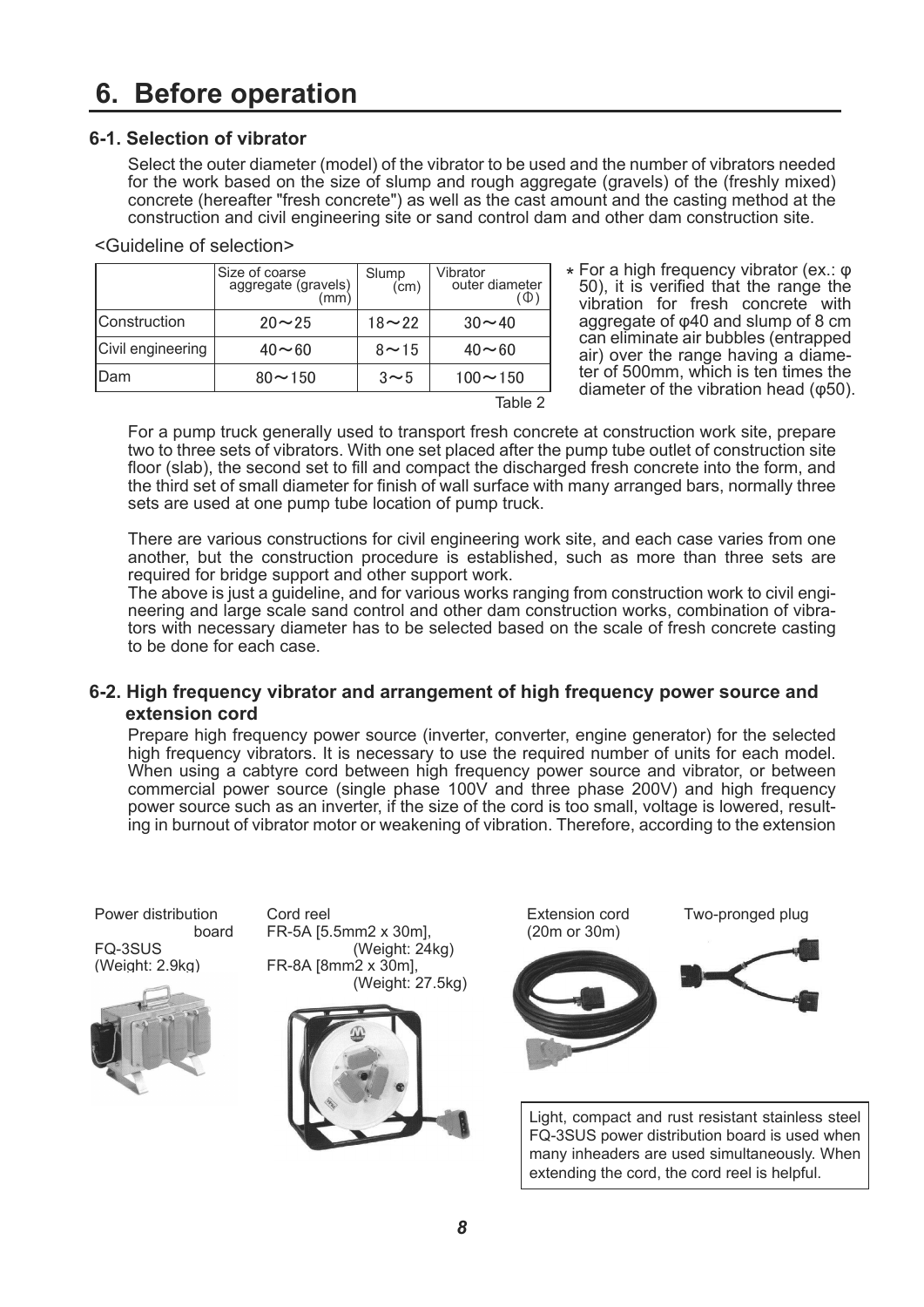#### **6-3. Inspection before fresh concrete casting**

- High frequency vibrator gets cooled after being inserted inside the fresh concrete. Do not run the vibrator in the air needlessly.
- If the plug of the high frequency vibrator is plugged in reverse, the rotation direction of the motor inside can be reversed, but that does not affect the performance of the vibrator. Also, the plug is of the same specification as the commercial product commonly used by each manufacturer. If used with the commercial power source within the work site, change the outlet on the commercial power source side with other outlet. If incorrectly connected, not only the motor burnout but also danger of death or injury by electrification might occur.
- As for the form to be used with the high frequency vibrator, check how well it is tightened and also its strength before casting the fresh concrete.

# **7. Operation**

- Before use, do warm-up run.
	- Under the cold climate, do warm-up for more than 2 3 minutes before use.
	- Plug in securely and turn on the switch properly and quickly.
- Leave the switch turned off before work.
- After turning on the switch of the motor, turn on the switch of inheader one by one.
- In order not to apply excessive vibration, for non-flowing concrete of about 8cm slump, the standard would be; vibration head of φ50 (FX-50G) to be inserted at an interval of 30 - 50cm for about 15 sec. (less than 30 sec.) To the surface of cast fresh concrete, air bubbles will rise and the mortar changes paste form. ■ Quietly insert the vibration head vertically deep into the fresh concrete, and pull it out quietly.

#### 䟿 CAUTION

- Before turning off the switch, take out the vibration head from the fresh concrete.
- When the motor is started with the vibration head in the concrete, the motor might not be able to start if the condition is not good, such as low voltage. Such condition might result in burn out with the switch turned on or the vibrator stuck in the concrete.

### $\hat{A}$  CAUTION

- If the machine is left running in the air for a long time, heating of the motor continues, resulting in motor burnout. When work is stopped, turn the switch off.
- The portion that can be inserted in the concrete is just the vibration head side from the switch box. ■ Do not immerse the vibrator plug in the concrete.

### **A** CAUTION

- Do not bend the cabtyre cord too much when using. Also, do not put or drop heavy objects on the cord.
- When moving, do not drag the cabtyre cord. Move the machine by holding the vibration head side from the switch.
- To stop, first turn off the inheader switch, then turn off the motor switch.
- At the end of the work, remove the concrete adhered on the vibration head, hose, switch box and cabtyre cord before the concrete solidifies.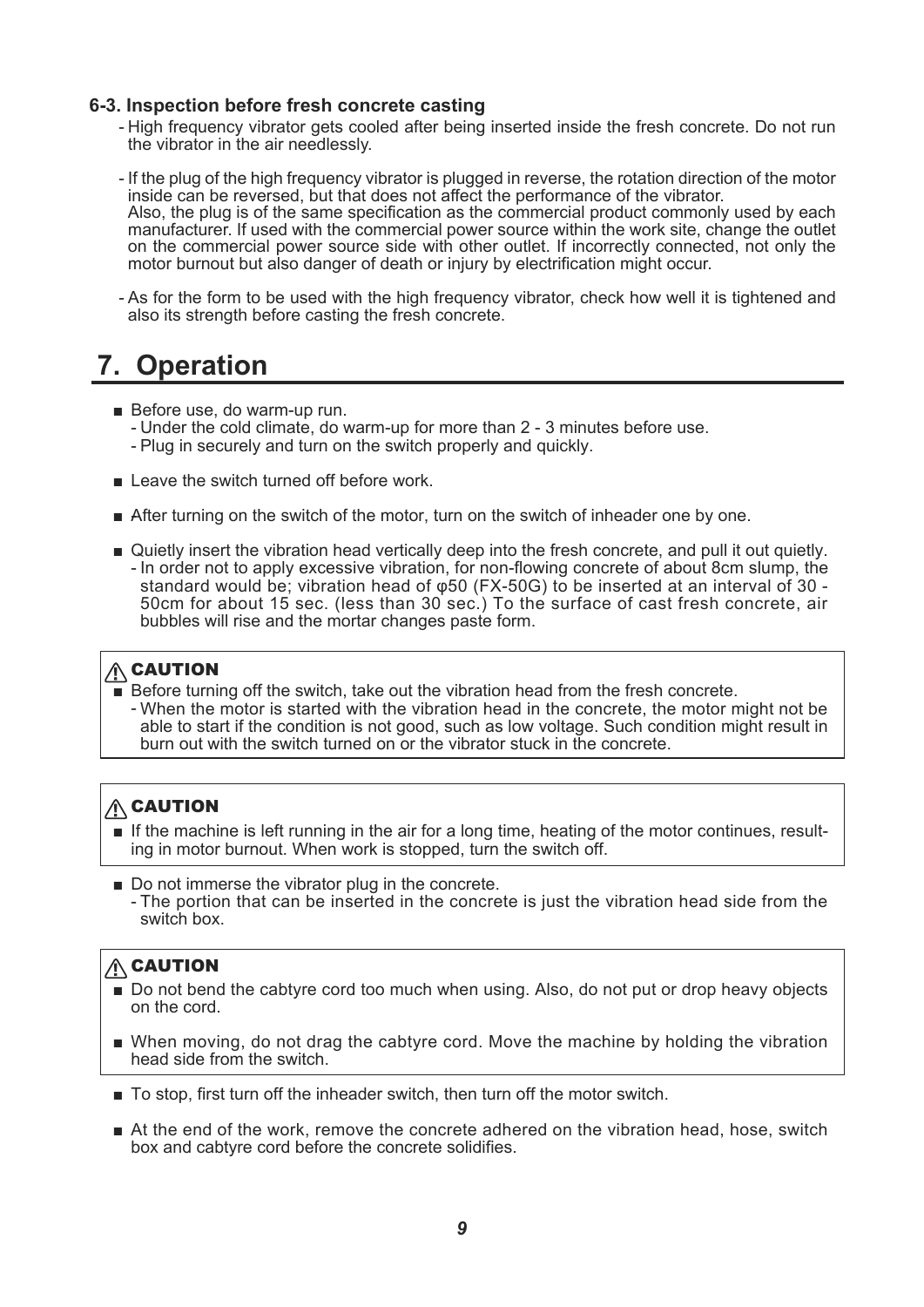#### **7-1. Example of construction work site**

- Never run the machine in principle without the vibration end in the concrete. As for the operation time, it varies slightly depending on the fresh concrete charging position, properties of the concrete, and the sheathing, but in general, for non-flowing fresh concrete with a depth of about 30cm, it is from 15 sec. to less than 30 sec. If water absorbing sheathing is used, vibration time can be extended. When using base concrete with low slump, since the paste content is low, attention has to be paid to wetting. 7-1-1. Cautions when using FXS/FXB-30B/40G models on wall surface casting.
- The above time is just a guideline, so even within the time mentioned above, if concrete and mortar paste start to leak from the gap of sheathing, you might stop operating. Especially, when fluidizing agent is used and the base slump of 15cm is made to 21 - 22cm, even a small amount of leak may easily cause aggregate separation because the quantity of the mortar in the concrete is small.
- When turbid water (separated water) that has more water content than mortar is leaking from the gap of sheathing, stop the operation because bleeding is occurring.
- Cold joint occurs when concrete is casted after a certain time elapse, such as after lunch break or during non-continuous work, but when fluidizer is used, its effect will be lost in 15 - 30 minutes, and the concrete returns to its original base concrete, resulting in early formation of cold joint.

# **8. Check procedure of trouble parts**

#### **8-1. Inspection of outside**

#### 1. Plug

- **a.Plug insertion part**
	- If water is on it, wipe off any moisture and dry the part.
	- If mortar is attached, clean or replace.
- **b.Terminal**
	- If any dust is found on the pin crack (gap), clean it.
	- If bended, correct it or replace.
	- If broken, replace.
	- If the groove of the terminal is closed, use a driver or some other tool to open it. (Fig.1)

#### **c.Terminal bench (bench)**

- If crack or chip is found on the bench, replace it.
- 2. Cabtyre cord
	- If breakage or deterioration is detected, cut that portion or replace (when connecting, use a plug.)
- 3. Cord armor
	- Replace if broken or deteriorated.
- 4. Switchbox
	- If the push covers broken or deteriorated, replace it.
	- If the switch box is broken (crack, etc.), replace it.
- 5. Rubber hose
	- If broken or deteriorated/worn, cut that portion or replace.

When reusing, switch the front and back of the hose, which will extend the life.

- 6. Pendulum case and head cap
	- Replace if wear of the outer circumference of the vibration head reaches the maximum wear limit of the dimension (A or B) of Table 3 (for each model).(Fig.2, Table 3)
	- For RE model (rubber head type), replace if the rubber part is worn and the inner metal part is exposed.

**<del></del>** $\frac{1}{2}$  By appearance, replace if the portion to apply a spanner is worn off.



| Point                     |                       | $A$ (mm)   |                       |            |
|---------------------------|-----------------------|------------|-----------------------|------------|
| <b>Dimension</b><br>Model | Standard<br>dimension | Wear limit | Standard<br>dimension | Wear limit |
| 30E                       | 53                    | 30         | 32                    | 31         |
| 40G                       | 180                   | 175        | 43                    | 41         |
| 50G                       | 196                   | 188        | 52                    | 50         |
| 60E                       | 257                   | 233        | 61                    | 59         |

Fig.1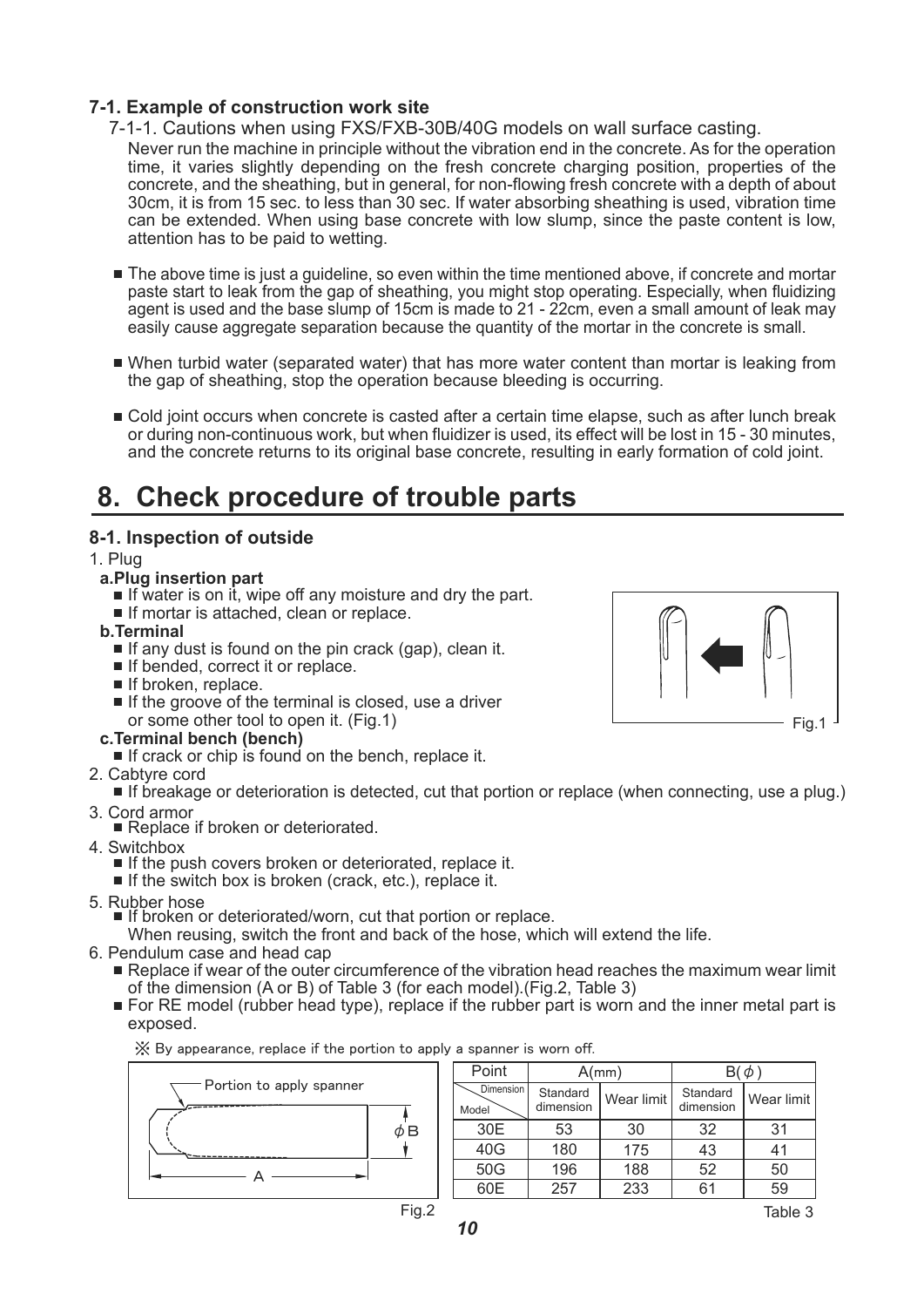#### **8-2. Inspection of inside**

- 8-2-A. Switch and lead wire
- 1. Open the switchbox to check if there is water or mortar inside the switchbox.
- 2. Check for looseness of bolt at the switch terminal.
- 3. Check conduction of cabtyre cord between the plug and the switch, also check for any short circuit (with the switch turned off.)
- 4. Check of the switch
	- a. Turn On and Off.
	- b. With the switch turned on, check conduction between terminals. (Fig.3)
	- c. With the switch turned off, check the insulation resistance between the terminals (Fig.4) d. Insulation resistance of switch and switchbox.





5. Check conduction and short circuit of lead wire from the switch to the motor side. (With the switch turned off) (Fig.5)



8-2-B. Vibration head (ASSY)

1. Check the insulation of the motor (with DC500V mega-ohm meter, the allowable insulation resistance is more than 20MΩ) (See the next "*9. Check of good parts*".)

#### $\hat{A}$  CAUTION

- If abnormality is detected by the above check, and if the trouble is not corrected, do repair promptly.
- While the inheader is run and vibration is generated, if extreme abnormal noise is heard, that might be due to bearing wear or deformation of vibration head.Repair is needed.
- **For ordering of parts, parts list and repair, please contact the sales store or MIKASA**  ※**parts service center.**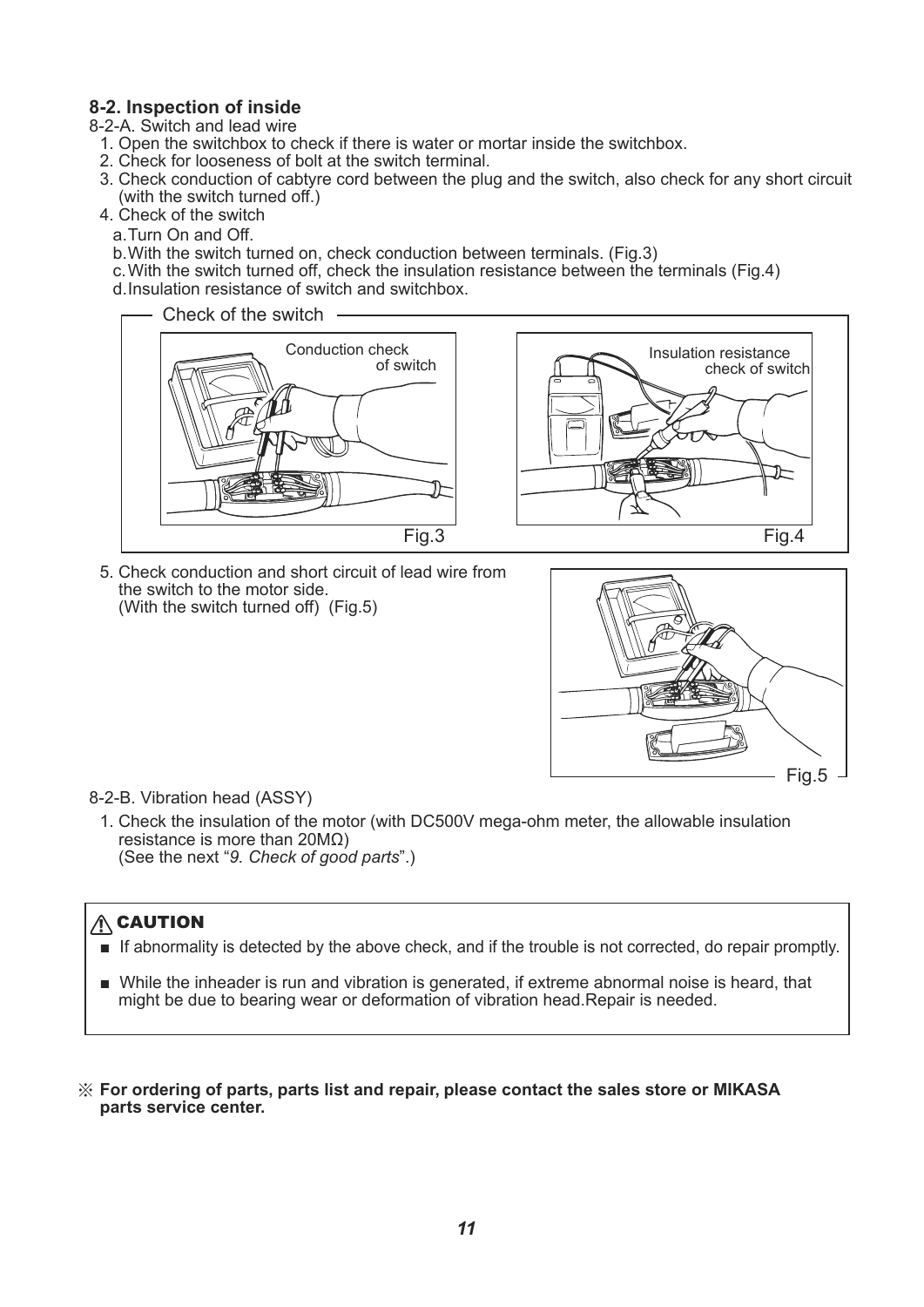# **9. Check of good parts (Check confirmation method)**

- 1. Put wet waste over the motor case of the vibration head and run for 15 to 30 sec.
- 2. After trial run, measure the current with no load.(Table 4)

| Output side voltage 48 - 60V |                  |                |                 |             |
|------------------------------|------------------|----------------|-----------------|-------------|
|                              | <b>FX-30E</b>    | $FX-40G$       | <b>FX-50G</b>   | FX-60E      |
| Current                      | 4 - 4.5A or less | 6 - 7A or less | 9 - 10A or less | 17A or less |
|                              |                  |                |                 | Table 4     |

3. Check to see if the vibration is normal (Strength/weakness of vibration and noise, etc.)

#### 4. Insulation resistance test

By DC500V mega-ohm meter, the allowable insulation resistance should be more than 20MΩ.

- **a. Conduction check (Fig.6)**
	- With the switch turned on, check conduction between R-S, S-T, and T-R at the plug terminal.
- With the switch turned off, check non-conduction between R-S, S-T, and T-R at the plug terminal.

#### **b. Insulation resistance check (Fig.7)**

- With the switch turned on, check the insulation resistance between plug terminal and (A) vibration head assembly and (B) switch box.
- With the switch turned off, check the insulation resistance between R-S, S-T, and T-R at the plug terminal (C).





#### ※ Reference

Stator coil resistance (at 20°C)

| Model        | <b>FX-30E</b> | <b>FX-40G</b> | <b>FX-50G</b> | <b>FX-60E</b> |
|--------------|---------------|---------------|---------------|---------------|
| Resistance I | $3.5\Omega$   | $0.88\Omega$  | $0.422\Omega$ | $0.189\Omega$ |

Table 5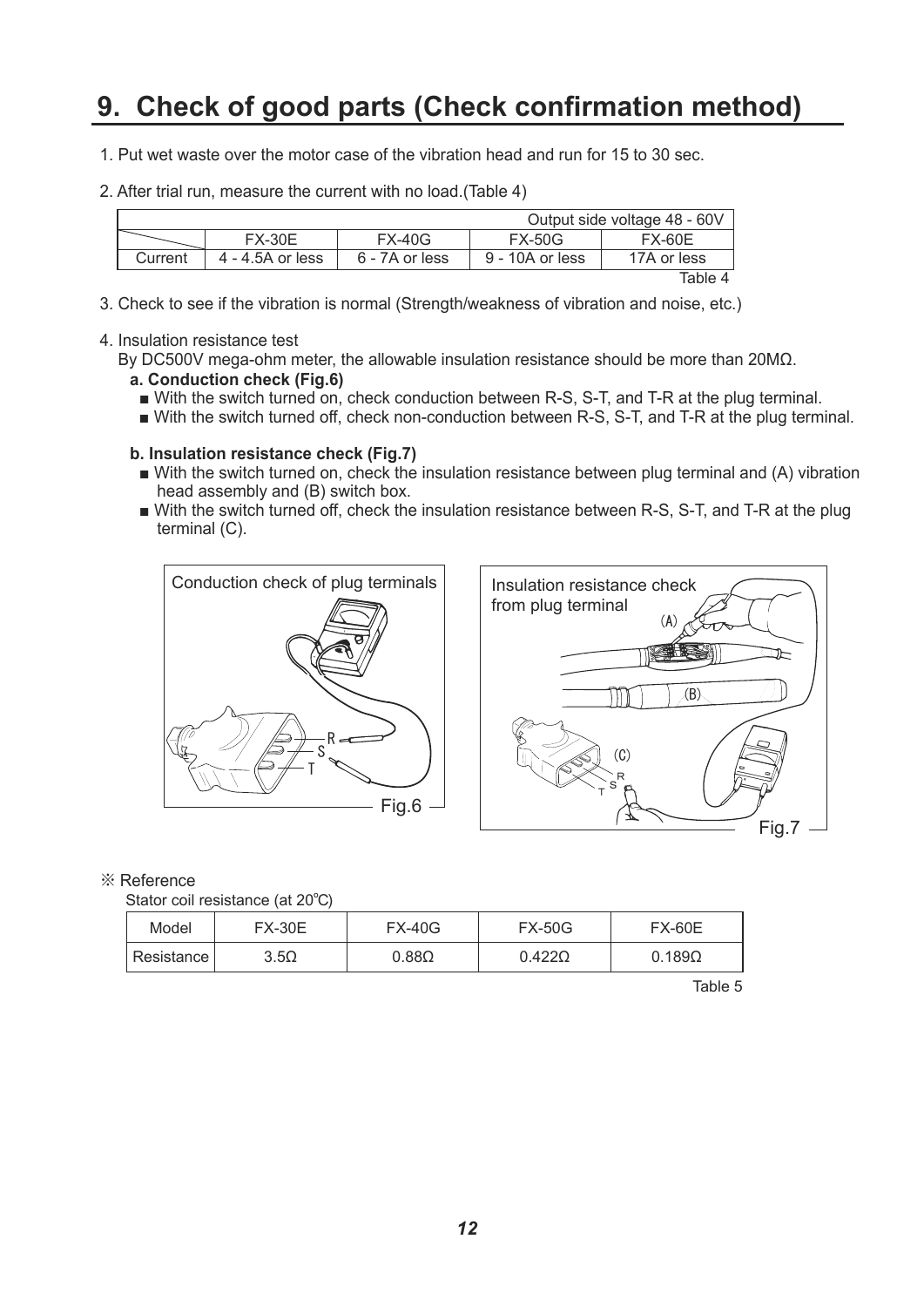# **10. Troubleshooting**

| Phenomenon                    | Assumed cause                                       | Necessary action     |  |
|-------------------------------|-----------------------------------------------------|----------------------|--|
|                               | (1) Wire contact problem                            | Repair               |  |
|                               | (2) Plug problem                                    | Repair or replace    |  |
|                               | (3) Cabtyre cord wire breakage or short circuit     | Repair               |  |
|                               | (4) Lead wire breakage or short circuit             | Repair               |  |
| Not vibrating                 | (5) Switch problem                                  | Repair or replace    |  |
|                               | (6) Bearing breakage                                | Replace              |  |
|                               | (7) Wear at pendulum and rotor joint                | Replace              |  |
|                               | (8) Stator burnout                                  | Replace              |  |
|                               | (9) Power source problem                            | Replace              |  |
|                               | (1) Plug problem                                    | Repair or replace    |  |
|                               | (2) Extension cord voltage drop                     | Adjustment           |  |
|                               | (3) Power source voltage low                        | Adjustment           |  |
|                               | (4) Use of commercial bearing causing grease        |                      |  |
|                               | flying out in short time or insufficient clearance. | Replace              |  |
|                               | (5) Stator half burn.                               | Replace              |  |
|                               | (6) Insulation problem (stator, switch, etc.) and   |                      |  |
| Week vibration or elevated    | single phase operation                              | Repair or replace    |  |
| temperature of vibration head | (7) Power source overload                           | Adjustment           |  |
|                               | (vibrator used more than specified)                 |                      |  |
|                               |                                                     | Do warm-up when      |  |
|                               | (8) Low temperature                                 | using at temperature |  |
|                               |                                                     | below 10°C           |  |
|                               | (9) Bearing problem                                 | Replace              |  |
|                               | (10) Contact with rotor and stator                  | Replace              |  |
|                               | (1) Bearing wear                                    | Replace              |  |
|                               | (2) Deformation of vibration head                   | Replace              |  |
|                               | (3) Wear of pendulum and rotor joint part           | Replace              |  |
| High noise level              | (4) Wear of motor case bearing mating surface       | Replace              |  |
|                               | (inner race)                                        |                      |  |
|                               | (5) Wear of case joint bearing mating surface       | Replace              |  |

Table 6